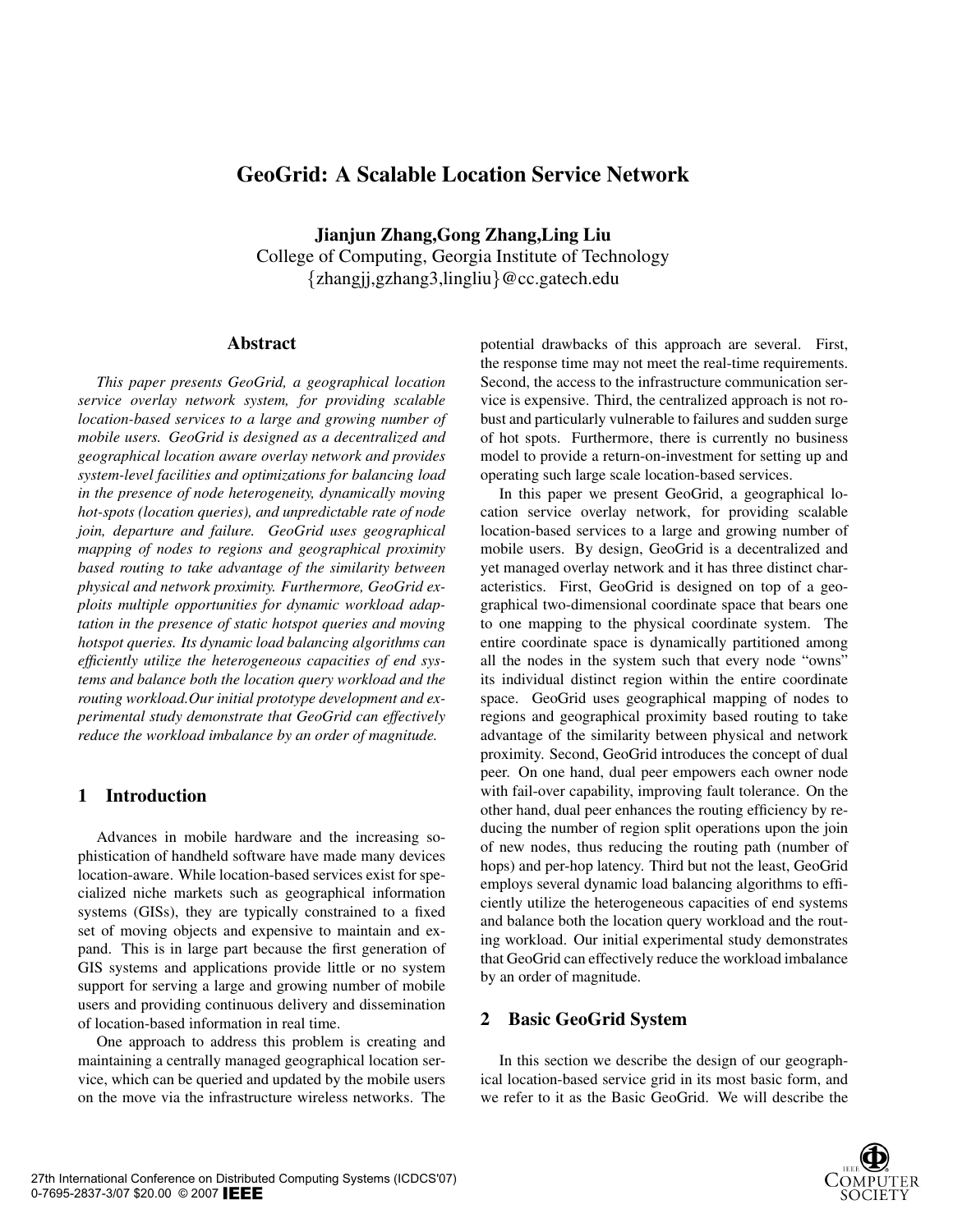advanced design features such as dual peer, dynamic load balancing solutions in the subsequent sections.

GeoGrid consists of a network of nodes interconnected through the GeoGrid topology and routing protocol. All nodes are represented as points in a two dimensional geographical coordinate space, which bears a one-to-one mapping to the physical coordinate system. Similar to CAN  $[11]$ , at any point in time, the network of N nodes will dynamically partition the entire GeoGrid coordinate space into  $N$  disjoint rectangles such that each node "owns" a rectangular region. For example, Figure 1 shows a two dimensional geographical coordinate space partitioned among 15 GeoGrid nodes. Nodes in GeoGrid self-organize into an overlay network. A node establishes its overlay connectivity with other nodes through its immediate neighbors. A mobile user may use the GeoGrid service network by connecting her mobile devices to one of the nodes in the network, usually through wireless or wired network connection. Each node runs the GeoGrid middleware and serves as the proxy for the mobile users. Depending on the applications implemented over the GeoGrid middleware, a proxy can submit queries, process data, cache query results, and send event notifications on behave of mobile users. A proxy can be a personal computer or a server at the edge of the Internet.

The GeoGrid development is based on a number of assumptions. First, we assume that there exist information sources that can provide the geographical contents requested by the end users. In the examples given above, such information sources could be the traffic monitoring cameras, the owners of gas stations and parking lots, and the people who are willing to share their current location information. Second, we assume that the people asking for information from our service network can be from outside of the network or be inside the network. By "outside of" the network, we mean that one can be just a consumer of the information, without being a part of the network and sharing any of its resources. Finally, to simplify our design, we assume that the network nodes are not mobile. Compared to mobile devices, desktop computers usually have more access network bandwidth, more stable connections, and more storage space. The latest survey [1] shows that more than 60% of American families have at least one personal computer, and more than 54% of American families have Internet accesses. Furthermore, advances in wireless communication technologies have enabled the point-to-point TCP/IP communication between mobile devices and fixed nodes.

Specifically, the design of GeoGrid is intended to address the following three open challenges. First, can we design a scalable network topology for constructing a geographical location based service grid such that end nodes tagged with geographical information can be effectively organized into an efficient service network that is geographical proximity aware? Second, how do we design such a system that endto-end communication between any two end-system nodes is bounded? Third, the location-based information usually shows certain spatial and temporal clustering patterns. For example, the highway system in a metropolitan area is usually heavily loaded during the rush hours. In the morning, the highways leading in town are usually crowded, while the out-town routes are heavily loaded in the afternoon. Thus the third challenge is how to support location-based queries using heterogeneous end-systems and how should the GeoGrid service network handle such workload imbalance gracefully, minimizing the possible service interruption.

#### **2.1 GeoGrid Construction**

GeoGrid network is described by the number of nodes (N) and the two dimensional coordinate space corresponding to a geographical area of interest, such as metropolitan area, state, country, one or more continents. The entire GeoGrid plane is divided among the nodes currently in the system into a set of rectangular regions, each of which represents a rectangular area in the geographical plane. A *region* r is denoted as a quadruple in the form of <*x, y, width, height*>, where (*x, y*) represents the longitude and the latitude coordinate of the southwest corner of r, and (*width, height*) represents the x-dimension and y-dimension of the region. Two regions are considered neighbors when their intersection is a line segment. We say that a point  $o(x, y)$  is *covered* by a region  $r$  if and only if the following relationship holds:  $(r.x < o.x \le r.x + r.width) \land (r.y < o.y \le$  $r.y + rheight.$ 

A *node* p is identified by a tuple of five attributes: <*x, y, IP , port, properties*>. (*x, y*) represents the geographical coordinate of node p. (*IP, port*) is the IP address and port number that this node uses to execute GeoGrid middleware. properties represent application specific information such as capacity, which quantifies the amount of resources that node p is willing to dedicate for serving other nodes. For different applications, capacity of a node may have different meanings. It may represent the available storage space for file sharing services, and the available uploading network bandwidth for multimedia streaming applications. In GeoGrid, we use *c*apacity to represent the available network bandwidth of a node. Each node  $p$  maintains a list of its immediate neighbor nodes. A node  $q$  is called an immediate neighbor of  $p$  if and only if the region owned by  $q$  and the region owned by p are neighbor regions. .

GeoGrid is constructed incrementally. It starts with one node who owns the entire GeoGrid space. As a new node joins the system, it uses its own geographical coordinate, obtained by a GPS for example, to map itself to a rectangular region of the GeoGrid that corresponds to a geographical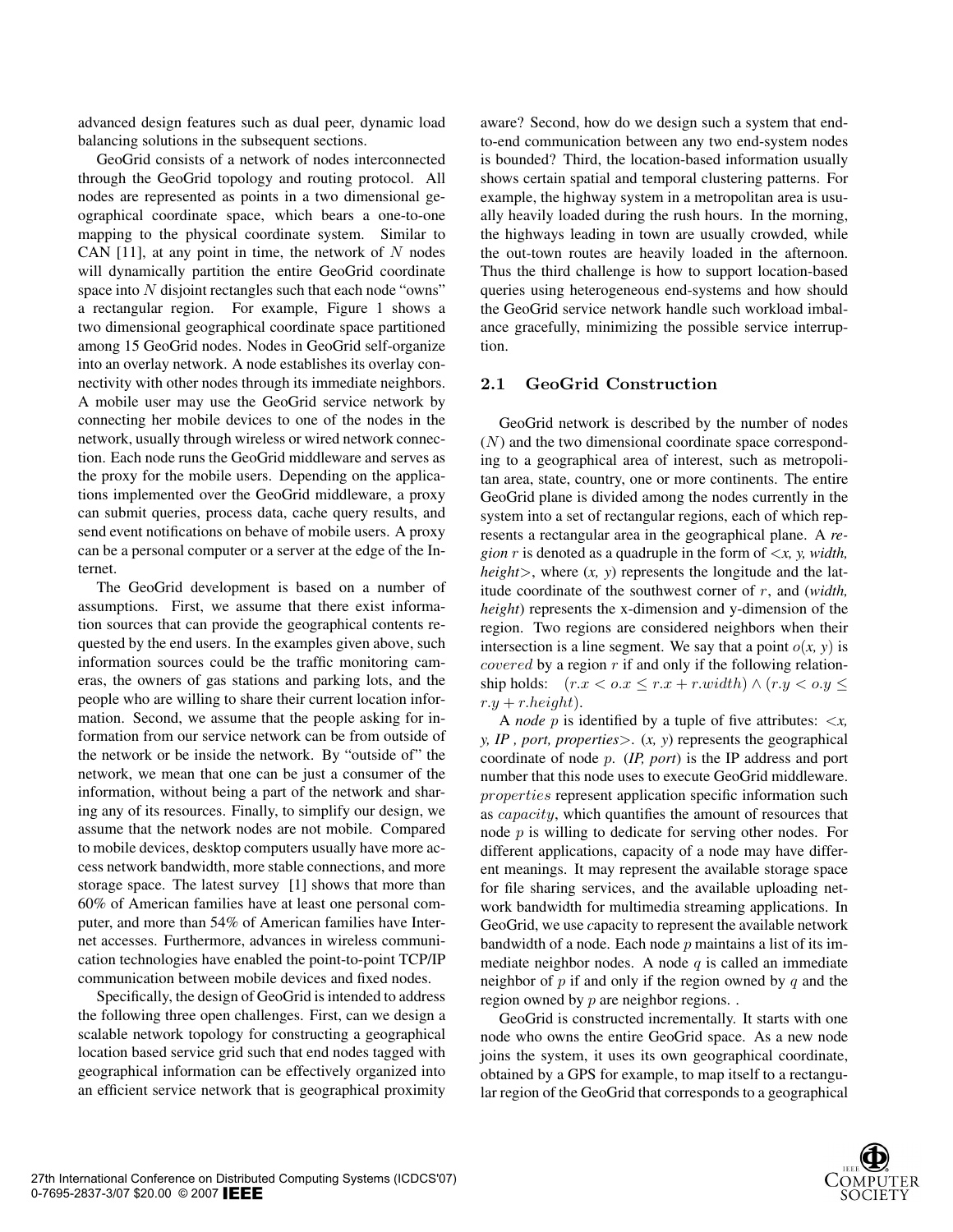area in which it physically resides. After identifying the region to which the new node belongs, the owner node  $q$  of the region splits this region in half, retains half, hands the other half to the new node  $p$ , and notifies its neighbor nodes of the new node  $p$  such that the new node can be added into the neighbor list of these nodes. The new node  $p$  initializes its neighbor list using the neighbor list of q.

The basic bootstrapping process for a new node  $p$  proceeds in three steps. First, node  $p$  obtains its geographical coordinate by using services like GeoLIM [5] of GPS (Global Positioning System). Second, node  $p$  obtains a list of existing nodes in GeoGrid from a bootstrapping server or a local host cache carried from its last session of activity. In the third step, node  $p$  initiates a joining request by contacting an entry node selected randomly from this list. The joining request is routed to the region that covers the coordinate of the new node in a manner similar to the routing of a query request. The owner node  $q$  of this region splits this region in half by following a certain ordering of the dimensions such as latitude dimension first and then longitude dimension, and retains one half and hands the other half and its neighbor list to the new node  $p$ . Node  $p$  will clean its neighbor list by removing the neighbor list entries pointing to regions that are not adjacent to its region. The node whose region is split notifies the peers in its neighbor list of the new node.

## **2.2 Routing in GeoGrid**

Routing requests in GeoGrid are location queries, each consisting of a spatial query region, a filter condition, and a focal object who issued the location service request. To simplify the discussion we tag each request with a geographical coordinate (*x, y*) which represents the spatial query region of the request, denoted by  $(x, y, W, H)$ . If the query region is specified in a circle with radius  $\gamma$ , this spatial query region can be represented as  $(x, y, 2\gamma, 2\gamma)$ . In addition, we assume the focal object of each request is an existing GeoGrid node. If a mobile user issues a service request, the request will be sent to its entry node on GeoGrid through the boostraping module to be discussed in the next subsection.

Intuitively, routing in a GeoGrid network works by following the straight line path through the two dimensional coordinate space from source to destination node. A routing request is forwarded initially from its source initiator node to one of its immediate neighbors, say  $q$ , which is the closest to the destination location (*x, y*). If (*x, y*) is covered by the region owned by the chosen routing node  $q$ , then the node  $q$  will be the executor node of this request. Otherwise, q starts the forwarding process again until the request reaches the region that covers (*x, y*). Figure 1 visualizes a GeoGrid system with 15 nodes. A routing request is initiated by region 13 for a point covered by region 5. The request is forwarded through regions 10, 11, 6, and 7.

Given a GeoGrid plane of  $N$  regions, routing between a pair of randomly chosen regions has the overhead of a pair of randomly chosen regions has the overhead of  $O(2\sqrt{N})$  in terms of the number of routing hops. Two sets of messages are exchanged in a GeoGrid network. One set of messages are for the management of GeoGrid service network, and includes messages for splitting and merging region, heart-beat, request routing, load-balancing, routing table maintenance, and randomization of routing entries. The syntax of these messages is defined by the GeoGrid middleware, and the exchanging of these messages is transparent to the applications built on top of the GeoGrid service network kernel. The other set of messages are applications specific and supported by GeoGrid middleware. Though applications define the syntax of these messages, we require the messages routed using GeoGrid middleware to supply the geographical coordinates of their destination locations.

In GeoGrid, end users submit their requests with an identified rectangular geographical area < *x, y, width, height* >. An example of such requests is "Inform me of the traffic around Exit 89 on I-85 in the next 30 minutes". Assuming this request is issued by a node  $p$ . If node  $p$  does not reside in the spatial area of the query region, the request is forwarded to one of the neighbors of  $p$  and this process repeats until the node owns the query region is reached. In each step, the messages are forwarded in a deterministic manner. In other words, the request is routed toward the region that covers the center of query region of the request, which is a point with coordinate  $(x + width/2, y + height/2)$ . In Figure 1, given that the center of the gray rectangular area is covered by region 5, the request is forwarded first to the node that owns region 5. From there, the owner node of region 5 examines its neighbors to see if any of them intersect with the spatial area of the request and forwards the request to those that have overlapped with the query region. In our example, region 2 and region 3 will receive the subscription request.

From this example, we can observe that load balance and routing efficiency are the two critical challenges for making GeoGrid a scalable and efficient location service network for geographical information dissemination. In the basic form of GeoGrid, the size and location distribution of regions are decided by the joining timing sequence and the geographical locations of nodes (i.e., where the nodes physically reside). When the system demonstrates non-uniform distributions in terms of node locations and node capacities, the workload assignment through geographical mapping of nodes to regions will demand a scalable and effective load balancing scheme to ensure the scalability of the GeoGrid system.

Furthermore, the load balancing scheme needs to be able to dynamically adjust the distribution of workload and alleviate the unbalanced overloading in the overlay due to (i)

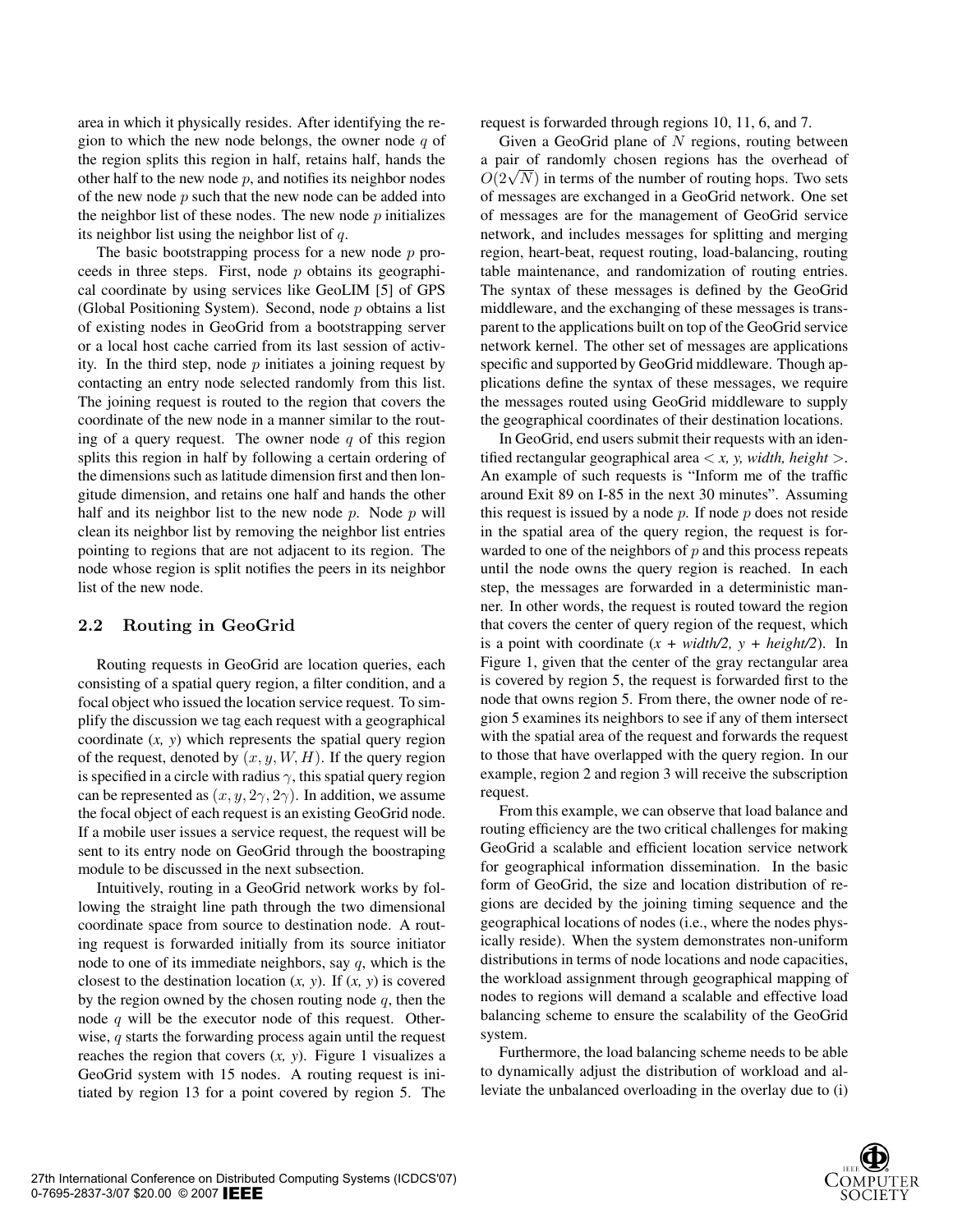



Figure 1: Basic GeoGrid service network Figure 2: Region size and load distribution of GeoGrid, using random bootstrapping algorithm



Figure 3: Region size and load distribution in the GeoGrid featured with the dual peer technique

the inherent heterogeneity in node capacity, (ii) the unbalanced concentration of nodes in some regions, and (iii) the presence of hot spot queries and the continuous movements of the hot spot queries. In GeoGrid we propose a heuristic load balance scheme that enables the workload distribution to be dynamically adjusted. Such a scheme is composed of two techniques. *Dual Peer* technique improves the overall system reliability and generally maps the region sizes to the capacities of region owner nodes. *Load Adaptation* techniques include a number of adaptation mechanisms that can dynamically adjust the node-to-region assignment among regions in geographical vicinity. We dedicate Section 2.3 and Section 2.4 to address the dynamic load adaptation problem.

## **2.3 Dual Peer GeoGrid**

In the dual peer version of the GeoGrid, instead of using a single node as the owner to handle the requests mapped to a geographical region, we allow two nodes to share its ownership. The node with more capacity serves as the *primary owner* node, and handles all the requests and stores information in the same way as described in Section 2.1. The other node, we call it the *secondary owner* node, will serve as the backup of the primary node, holding the replication of query request and application-specific data copied from the primary node.

The basic GeoGrid needs to be modified to support the dual peer mechanism. Concretely, the following three aspects of the system design are revised accordingly.

**Node Join** The first three steps in which a new node p follows to join a GeoGrid network in the basic GeoGrid will remain the same. (1) The new node  $p$  obtains its geographical coordinate. (2)  $p$  uses a bootstrapping service to randomly choose an existing node as its entry point. (3)  $p$ uses the routing interface of GeoGrid to locate the region  $r$ that covers its geographical coordinate. After the new node obtains the information of the primary owner  $r:primary$  of region r, it will not directly trigger the split operation on r executed by the existing primary or secondary node. Instead, it will probe the neighbor regions  $r.neighbours$  of r, and will choose, from the set of regions in r.neighbor  $\cup r$ , a region that is not complete in terms of dual peer and the owner of which has the least available capacity. If all the regions in r.neighbor  $\cup$  r are equipped with dual peer, p will choose and split the region whose primary node has the least available capacity. Between the two new regions generated by the splitting, node  $p$  will join the one whose owner has less available capacity. When node  $p$  joins a region that is half full, it will compare its capacity with the capacity of the existing owner, and will take over the role as the primary owner if the current owner has less capacity than it. The switching of primary and secondary ownerships will happen after the new node finishes copying all the objects and status information from the existing owner.

**Node Departure** If a region has two owner nodes, the departure of the secondary owner will cause no change to the GeoGrid system other than triggering the primary node to mark this region as "half full". The departure of the primary owner will cause the activation of the secondary owner. The new owner will inform the neighbor regions of the change and ask them to update the routing information of their primary and secondary owners.

**Failure Recover** The primary and secondary nodes of a region periodically synchronize their status information and

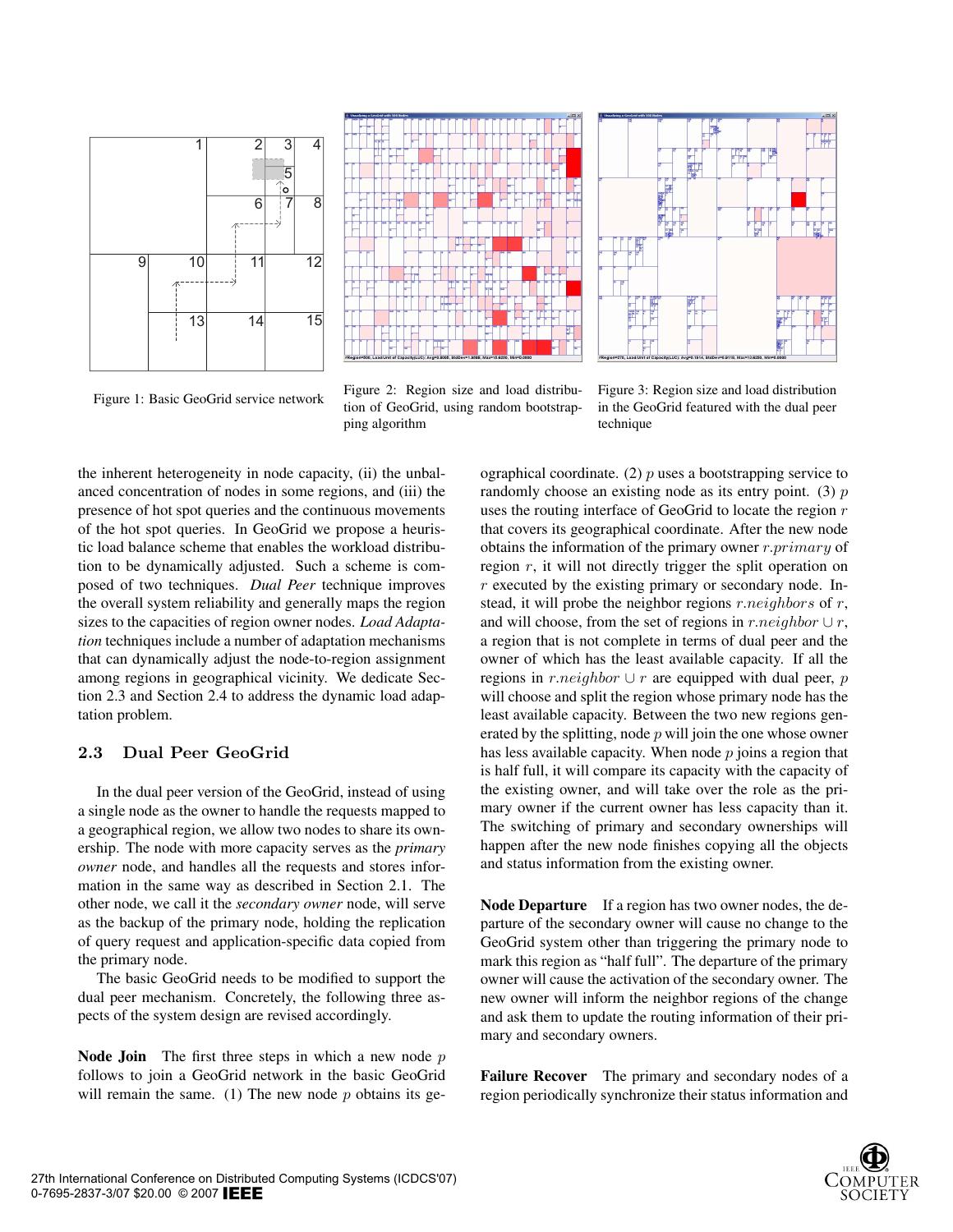exchange heartbeat messages at a higher frequency than among the primary nodes of different regions. The failure of a node will leave its region with one or no owner. If a region is full and its primary owner node fails, the secondary owner node will take over its role, activate all the backup information, and notify the neighbors and other nodes of such a change. If the failing node is the last owner of a region, the repairing process of the basic GeoGrid network will be triggered. Otherwise, the region will be left half-full and will be filled by either a node joining later or by the load balancing adaptation scheme (to be discussed later in section 2.4).

The dual peer feature provides GeoGrid with three advantages. First, it improves the fault resilience of the GeoGrid service network. Second, it reduces the number of region split operations that may cause service interruption in the basic GeoGrid systems. The third advantage of dual peer technique is its role in improving the system load balance. A new node probes existing neighbors of the region that covers its coordinate, and joins or splits the region with the weakest primary node. Such a process will leave the regions owned by powerful nodes split fewer times and will reduce the size of the regions owned by weaker nodes. Figure 2 and Figure 3 is the visualization of a GeoGrid service network of 500 nodes. Comparing it to Figure 2, we have two observations. First, there are fewer regions and the sizes of them are distributed in less uniform manner, conforming to the capacity distribution of owner nodes. More powerful nodes now own bigger regions. Second, the selective joining process of duel peer technique renders fewer heavily loaded regions, although a few still exist.



Figure 4: Load balance adaptation mechanisms of GeoGrid

#### **2.4 Dynamic Work Load Adaptation**

Recall the GeoGrid of 500 nodes visualized in Figure 3, we can still see a few heavily loaded regions (regions with darker shade), even though the total number of such regions is much smaller than that of Figure 2. Those overloaded regions all have relatively weaker primary owner nodes. Dual peer technique can balance workload distribution by selectively assigning new nodes to the most heavily loaded regions in the neighborhood of the new nodes. However, when the nodes in a region are all weak ones, the effectiveness of dual peer scheme will be less significant.

To further improve the system load balance of GeoGrid service networks, we develop a set of dynamic load adaptation mechanisms. The basic idea behind those adaptation mechanisms is to break the geographical association between an owner node and the region it owns, and dynamically adjust the node assignments in a geographical vicinity according to the workload distribution. Figure 4 illustrates eight adaptation mechanisms we use in GeoGrid. Each of them describes an adaptation scenario. The capacities of the primary and secondary owners are printed in the upper left corner of each region. There are three basic rules: (1) Local adaptations have less operation overhead than remote adaptations, and thus have higher priority. (2) Switching or moving secondary peers has less operation overhead than switching or moving primary peers. (3) Region splitting and merging are expensive operations and are thus assigned with the lowest priority.

In a GeoGrid network, each node periodically exchanges workload statistic information with its neighbors. A node starts its load balance adaptation process only when its workload index is higher than  $\sqrt{2}$  times of the lowest one among its neighbors and there are no new nodes that are ready to join this region. By doing so, we can avoid the load balance adaptation process being repeatedly triggered within a geographical area in a certain time window. Whenever the load balance adaptation condition is satisfied, one of the following eight mechanisms will be used to adjust the owner node assignments and they are described in the order of increasing cost of adaptation. Due to space constraint, we omit the algorithm that describes the procedure of how these dynamic load adaptations are carried out at runtime.

**(a) Steal Secondary Owner** This adaptation is used when the overloaded region has no dual peer (half full). Using this adaptation, the overloaded primary owner node compares the workload index of all the neighbor regions to select a neighbor region whose secondary owner is more powerful than itself, and has the lowest workload index among all the regions satisfying the first condition. Once such a region is located, its secondary owner is "stolen" to be the primary owner of the overloaded region (see Figure 4(a).

**(b) Switch Primary Owners** This adaptation can be initiated by a region that is either half-full or full. Figure 4(b) gives an example. A smaller region has a primary owner that is more powerful than one of its neighbor regions, which is bigger and has a weaker primary owner. By switching the primary owners of these two regions, the bigger re-

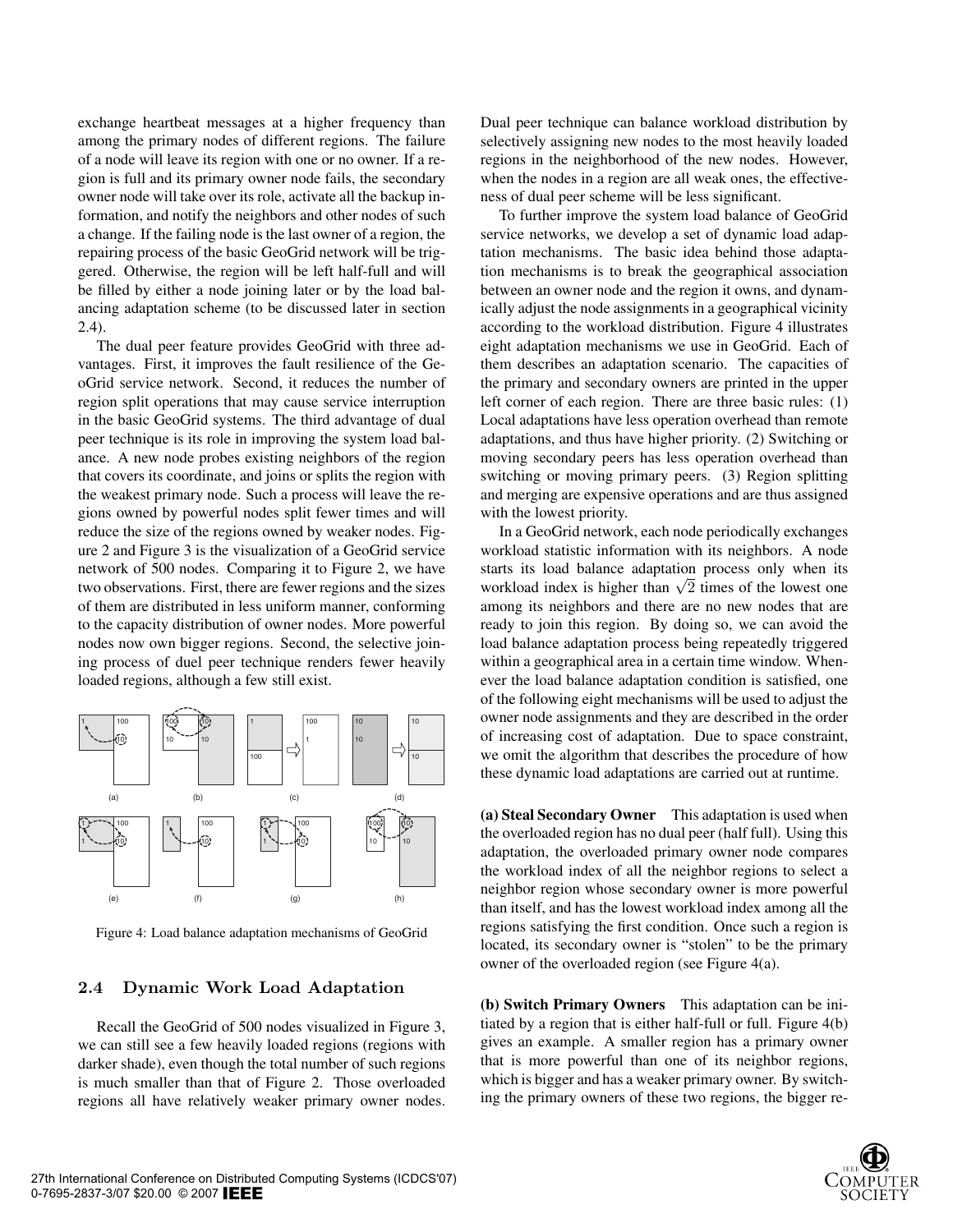gion now has more processing power while the smaller one has less.

**(c) Merge with a Neighbor** This adaptation is used when a region  $p$  and one of its neighbor region  $n$  can be merged, and the merged region has lower workload index than the average workload index of  $p$  and  $n$ . An example is given by Figure 4(c).

**(d) Split a Region** As illustrated in Figure 4(d), if the primary and secondary owner of an overloaded region have the same capacity, splitting this region can assign half of the workload to each of them and can reduce the workload index of the original primary owner by half.

**(e) Switch Primary with Neighbors Secondary Owner** When an overloaded region has a dual peer (full), it means both nodes have less capacity to handle the workload. Thus the primary owner of the region can switch its position with a secondary owner of a neighbor region, if that secondary owner has more capacity. An example of such adaptation is given by Figure 4(e).

**(f) Steal Remote Secondary Owner** It is possible though infrequent that a region and all its neighboring regions are overloaded. In such a case GeoGrid runs a Time to Live (TTL) guided search for the remote region whose secondary owner has more capacity than the primary owner of the overloaded region and is less loaded. As illustrated by Figure 4(f), after a remote secondary owner is discovered, the primary owner of the overloaded region will steal this remote secondary owner, and will resign to be the secondary owner.

**(g)Switch Primary with Remote Secondary Owner** This adaptation is for a full region  $-$  the region that has dual peer, and both primary node and secondary node have less capacity than required to handle the current workload demand. The overloaded primary owner will switch its position with the discovered remote secondary owner that is stronger than itself based on the guided search, as shown in Figure  $4(g)$ .

**(h) Switch Primary with Remote Primary Owner** This adaptation is for a full region and is also based on a search for discovering a candidate remote primary owner that is stronger than the primary owner of the overloaded region. The overloaded primary owner will switch its position with the discovered remote primary owner, as shown in Figure 4(h).

Note that each time a node launches its adaptation process, it will begin with the least expensive operation. Expensive ones like switching primary owner with remote primary owner are used only when all the other adaptations fail.

## **3 Experimental Results**

We evaluate GeoGrid system by simulating a geographical region of 64 miles  $\times$  64 miles. The population of end users in this region ranges from  $1 \times 10^3$  to  $1.6 \times 10^4$ . For each population setting, we simulated 100 randomly generated GeoGrid service networks. Each end user connects into the GeoGrid service network through a dedicated proxy node. The capacities of those proxies follow a skewed distribution based on a measurement study of Gnutella P2P network [12].

## **3.1 Balance Region Workload**

We design a set of experiments to evaluate the effects of dual peer and load balance adaptation techniques we proposed in Section 2.3 and Section 2.4 We simulate the uneven workload distribution in the geographical area by creating a number of hot spots and randomly moving them in the simulated plane. Each hot spot is a circular area with a random initial radius between 0.1 and 10 miles. The cell at the center of a hot spot has the highest normalized workload 1 and the ones on its border have workload 0. The workloads of cells covered by the hot spot is decided by a formula  $1 - d/r$ , where d is the distance of a cell to the center of the hot spot and  $r$  is the radius of the hot spot. We choose circular hot spots because this choice agrees with the nature of location-based applications. To illustrate this point, let us use the queries on parking lots information as an example. Usually during a sport event like Super bowl, parking lots close to the stadium are usually fully loaded. More people will be interested in finding a parking space that is closer to the stadium. As we move from the stadium to the parking lots in the neighborhood, fewer people will be interested in querying them because parking there means longer walking to the stadium. Consequently, as the sport event creates a hot spot of queries in that area, more queries will be forwarded towards the center of the hot spot, and fewer will be forwarded to the nearby regions.

The whole simulation time line is divided into a number of epoches. At the end of each era, we force each hot spot to migrate along a randomly chosen direction and at a random step size uniformly chosen from range  $(0, 2r)$ . We simulated three types of GeoGrid system: basic GeoGrid system, the one featured with dual peer technique, and the one with both dual peer and load balance adaptation turned on. We measure the max, mean, and standard deviation of

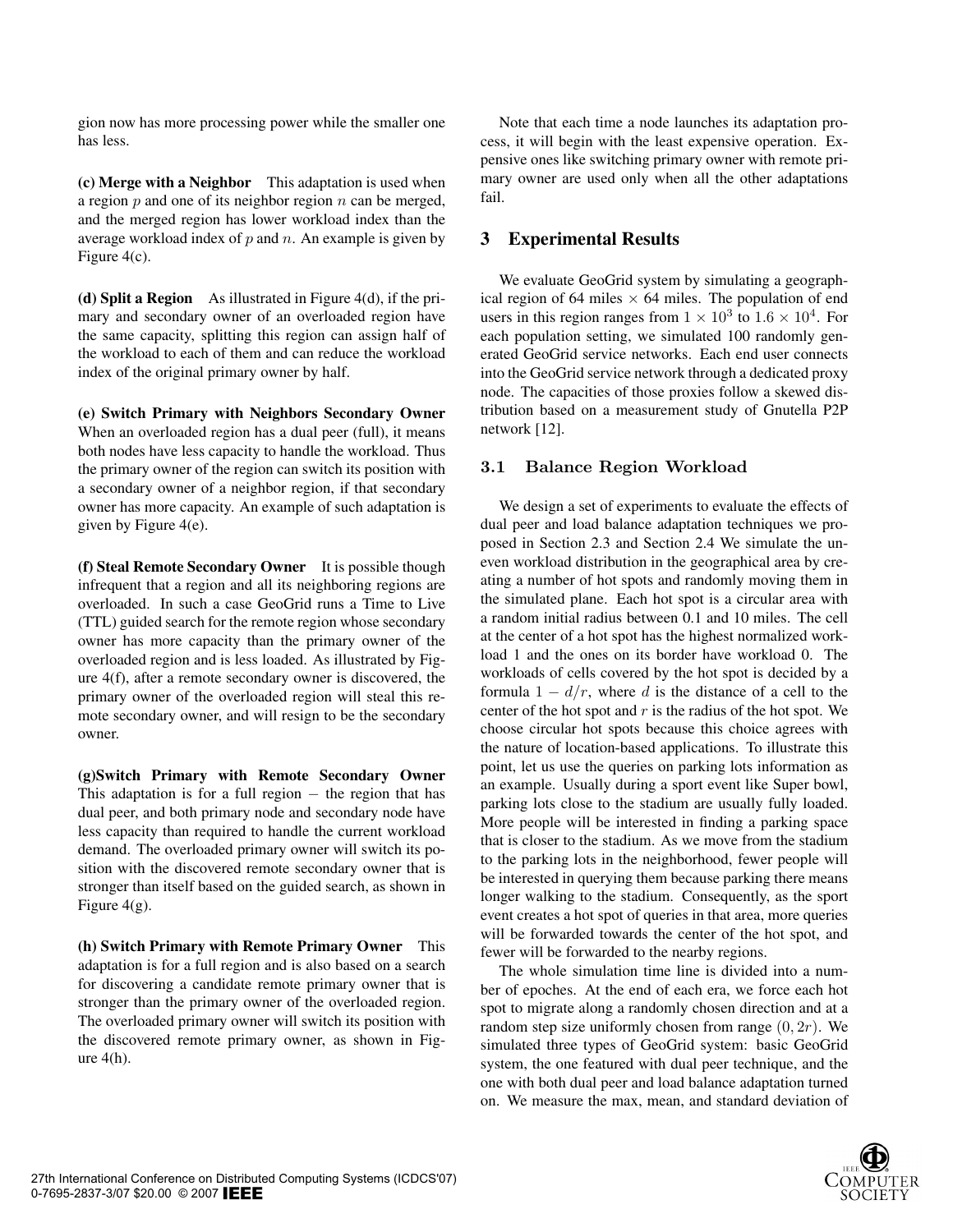

Figure 5: Standard deviation of Figure 6: Mean of workload inworkload index dex

workload index for each version of the GeoGrid. Each simulation is repeated 100 times on different node population.

Figure 5 and Figure 6 show that both dual peer and adaptation techniques can effectively improve the load balancing in GeoGrid systems. The GeoGrid system with both features can constantly beat the basic GeoGrid system by one order of magnitude in both metrics. While dual peer technique itself can improve the workload distribution, the load balance adaptation can further improve the system performance.

#### **3.2 Impact of Adaptation**

Both dual peer and load balance adaptation techniques can improve the workload distribution of GeoGrid systems. We want to know how fast load balance adaptation can improve the workload distribution. Will the adaptation converge? To answer this question, we design a simulation to evaluate the effects of load balance adaptation on GeoGrid systems. We simulate GeoGrid systems with  $2 \times 10^3$  peers. The service network is setup first using only dual peer technique. When hot spots appear, we turn on the load balance adaptation features on each node. The max, mean, and standard deviation of workload index of all the nodes are recorded at the end of each round of adaptation. We simulated a "static hot spot" adaptation scenario in which the hot spots are static and never change their size or location. The "moving hot spot" scenario is simulated by constantly moving the hot spots at a pace far faster than the pace of adaptation. Concretely, hot spots move 4 to 10 steps before a round of adaptation ends.

Figure 7 and Figure 8 plot the experiment results. The dashed line represents the measured results of the "moving hot spot" scenario while the solid line represents the result of the "static hot spot" scenario. Under both setups, the workload distribution of GeoGrid system converges in the first a few rounds of adaptations. After that, the whole system is stable enough to accommodate the constant moving hot spots without being overloaded. The dotted line represents the performance of a GeoGrid system with no load balance adaptation mechanism under "moving hot spot" scenario. Compared to the number of GeoGrid system fea-



tion

Figure 7: Convergence of the Figure 8: Convergence of the mean workload index in adapta-standard deviation of workload tion, plotted by round of adapta-index in adaptation, plotted by round of adaptation

tured with load balance adaptation mechanisms, we can see that the adaptation greatly improved the system load balance.



Figure 9: Convergence of the Figure 10: Convergence of the standard deviation of workload mean workload index in adaptaindex in adaptation, plotted by tion, plotted by number of adapnumber of adaptation tation

Figure 9 and Figure 10 plot the recorded load balance measurement results. While the lines of "static hot spot" scenario converge quickly, the ones of adaptation under "moving hot spot" scenario converges slower than in the figures plotted by the total number of adaptations. In the middle, there are a few surges on the dashed lines, which are caused by the hot spots that move to new locations in between of the first a few adaptation rounds. After a few rounds of adaptations, the whole system converges and the migrating of hot spots is handled more gracefully by GeoGrid systems.

#### **4 Related Works**

GeoGrid is inspired by research study on the ddimensional CAN network [11, 13]. Although a number of solutions have been proposed for load balance in multidimensional CAN networks, these solutions are focused on modifying the bootstrapping process of CAN to smartly choose regions to split, which may improve the load balance of a network with more static workload distribution. However, location-based service networks that have dynamically migrating hot spots like those handled by GeoGrid,